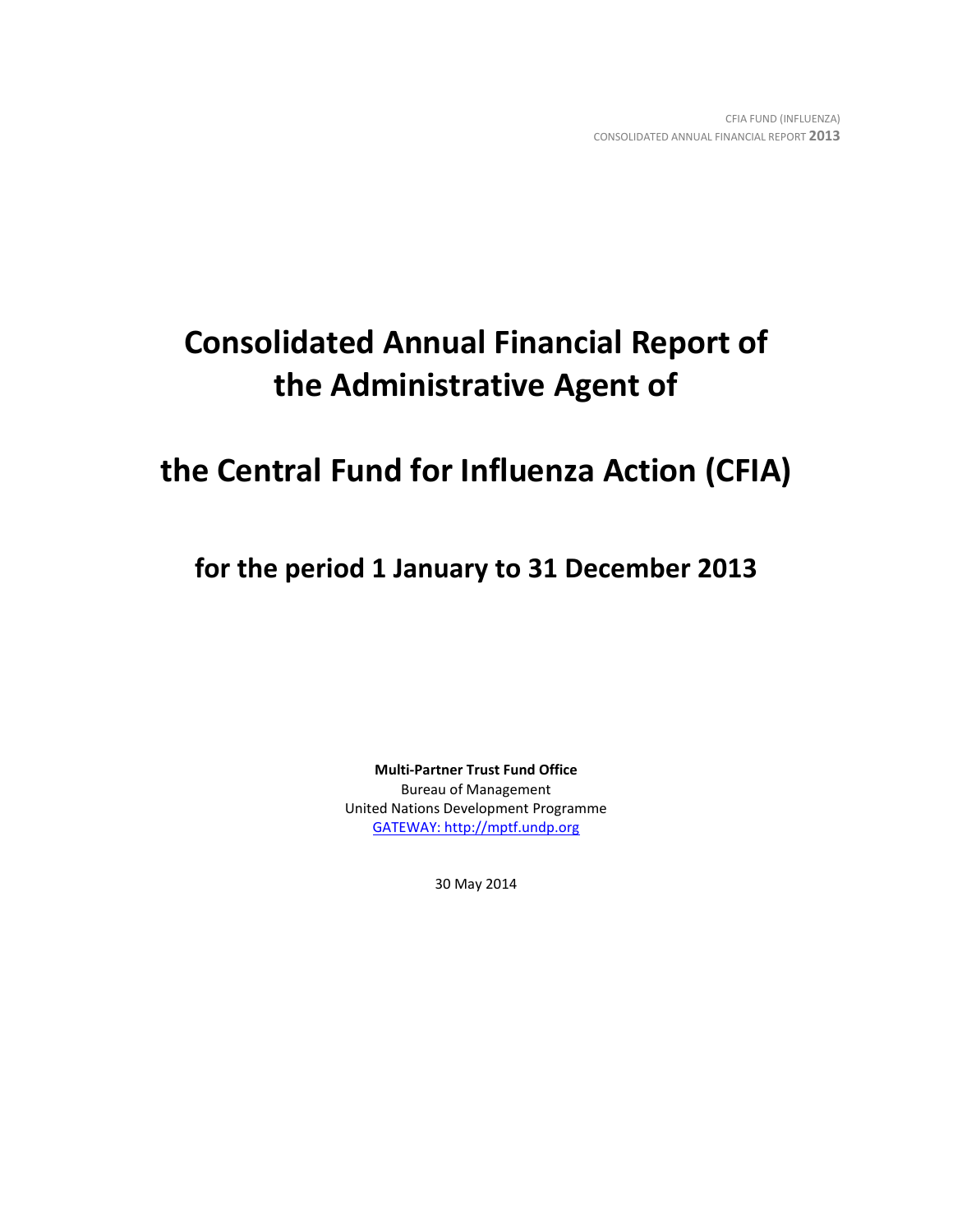# **PARTICIPATING ORGANIZATIONS CONTRIBUTORS**



International Civil Aviation Organization



International Labour Organisat



International Organization for Migration



OCHA Office for Humanitarian Affairs



Pan American Health Organization



United Nations Development Programme



UN High Commissioner for Refugees



United Nations Children's Fund



**UNOPS** UN Office for Project Services



Relief/Works Agency for Palest



World Tourism Organization



World Food Programme



World Health Organization



AG. ESPANOLA DE COOPERACION INT. and SPAIN, Government of



DEPARTMENT FOR INT'L DEVELOPMENT



NORWAY, Government of

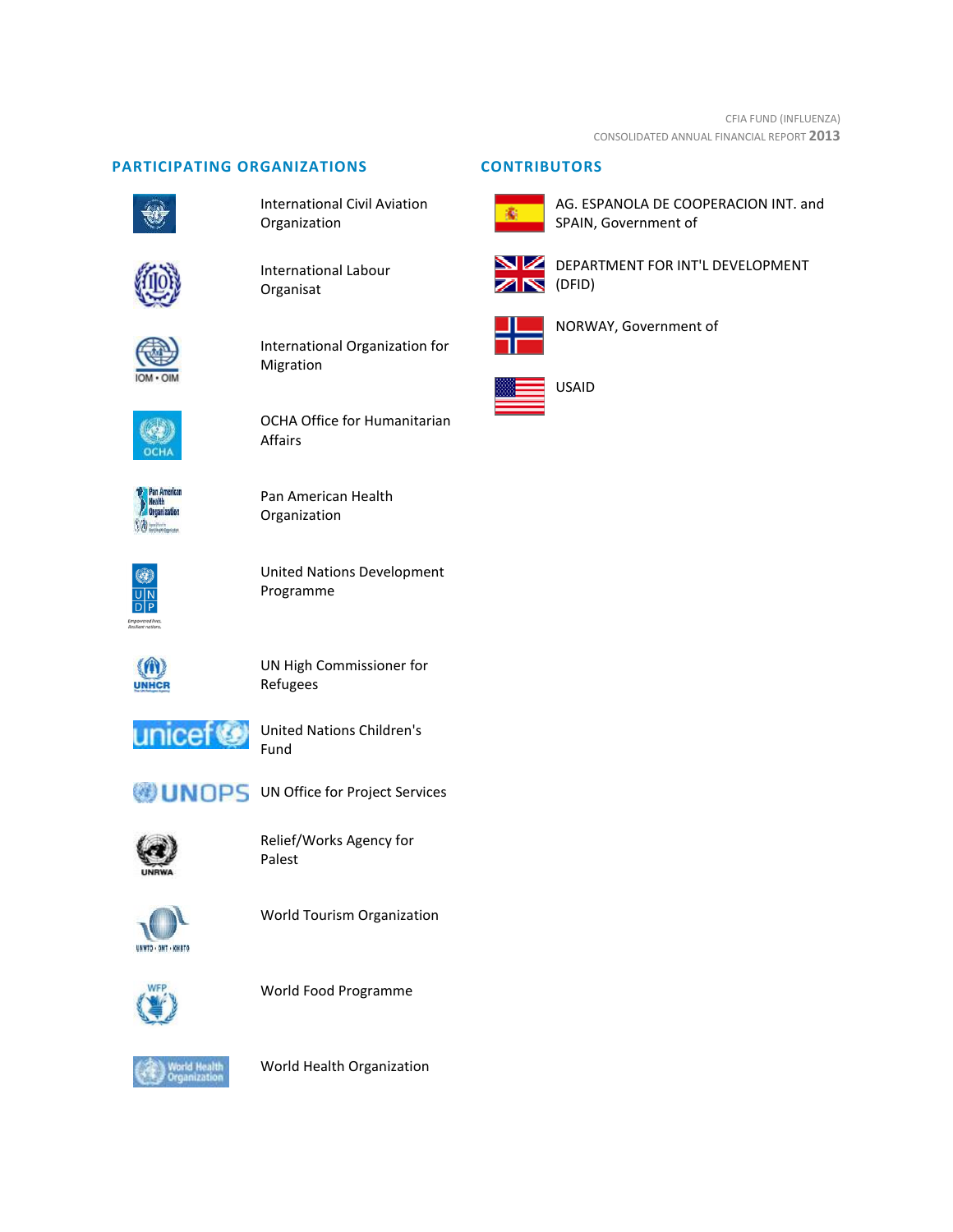# **DEFINITIONS**

#### **Allocation**

Amount approved by the Management Committee for a project/programme.

#### **Approved Project/Programme**

A project/programme including budget, etc., that is approved by the Management Committee for fund allocation purposes.

#### **Contributor Commitment**

Amount(s) committed by a donor to a Fund in a signed Standard Administrative Arrangement with the UNDP Multi-Partner Trust Fund Office (MPTF Office), in its capacity as the Administrative Agent. A commitment may be paid or pending payment.

#### **Contributor Deposit**

Cash deposit received by the MPTF Office for the Fund from a contributor in accordance with a signed Standard Administrative Arrangement.

#### **Delivery Rate**

The percentage of funds that have been utilized, calculated by comparing expenditures reported by a Participating Organization against the 'net funded amount'.

#### **Indirect Support Costs**

A general cost that cannot be directly related to any particular programme or activity of the Participating Organizations.

#### **Net Funded Amount**

Amount transferred to a Participating Organization less any refunds transferred back to the MPTF Office by a Participating Organization.

#### **Participating Organization**

A UN Organization or other inter-governmental Organization that is an implementing partner in a Fund, as represented by signing a Memorandum of Understanding (MOU) with the MPTF Office for a particular Fund.

#### **Project Expenditure**

The sum of expenses and/or expenditure reported by all Participating Organizations for a Fund irrespective of which basis of accounting each Participating Organization follows for donor reporting.

# **Project Financial Closure**

A project or programme is considered financially closed when all financial obligations of an operationally completed project or programme have been settled, and no further financial charges may be incurred.

#### **Project Operational Closure**

A project or programme is considered operationally closed when all programmatic activities for which Participating Organization(s) received funding have been completed.

# **Project Start Date**

Date of transfer of first instalment from the MPTF Office to the Participating Organization.

# **Total Approved Budget**

This represents the cumulative amount of allocations approved by the Management Committee.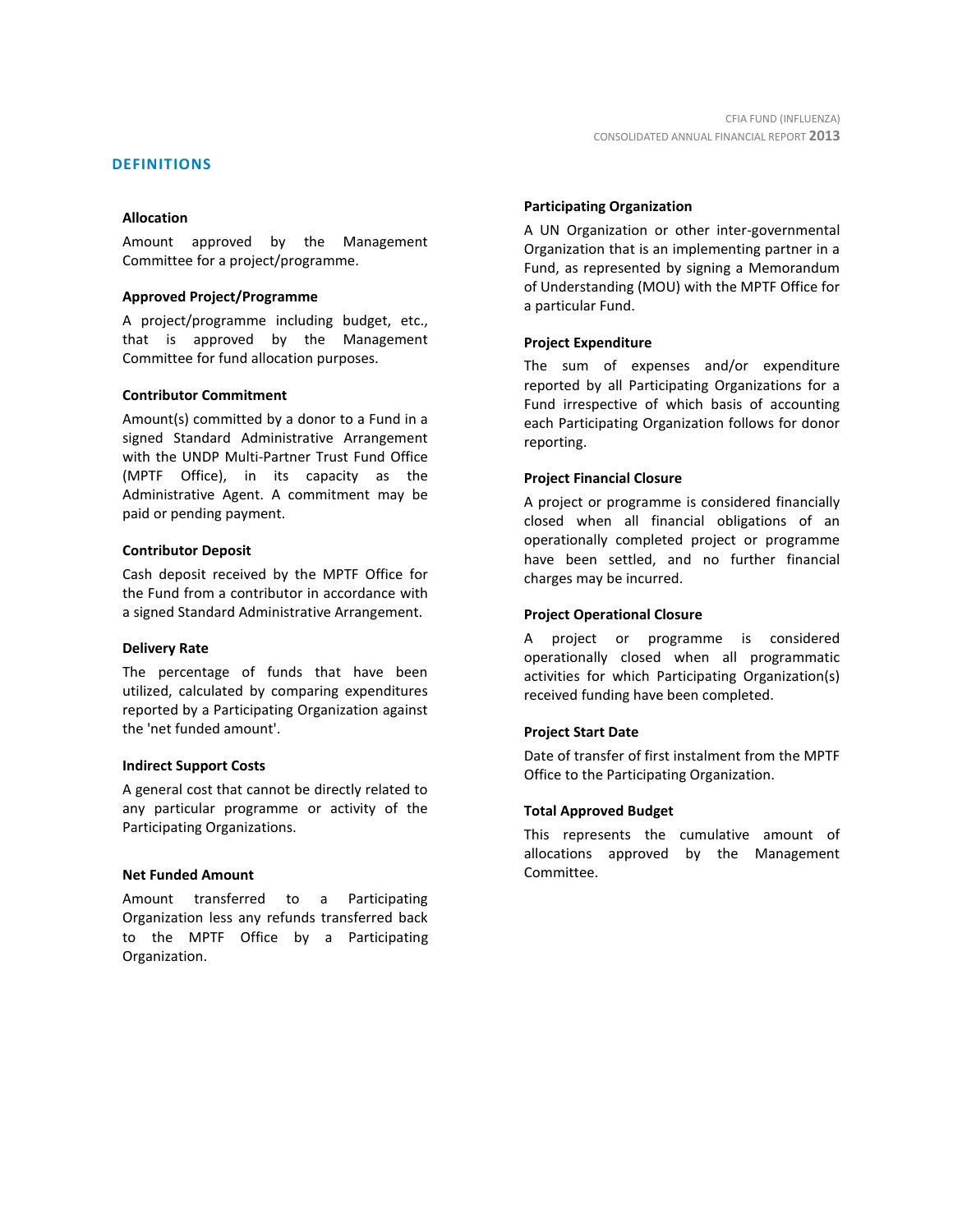# **2013 FINANCIAL PERFORMANCE**

This chapter presents financial data and analysis of the CFIA Fund (Influenza) using the pass-through funding modality as of 31 December 2013. Financial information for this Fund is also available on the MPTF Office GATEWAY, at the following address: [http://mptf.undp.org/factsheet/fund/CFI00.](http://mptf.undp.org/factsheet/fund/CFI00)

# **1. SOURCES AND USES OF FUNDS**

As of 31 December **2013**, four contributors have deposited **US\$ 45,957,206** in contributions and **US\$ 147,541** has been earned in interest, bringing the

cumulative source of funds to **US\$ 46,104,747** (see Tables 2 and 3).

Of this amount, **US\$ 45,483,156** has been transferred to 13 Participating Organizations, of which **US\$ 44,535,427** has been reported as expenditure. The Administrative Agent fee has been charged at the approved rate of 1% on deposits and amounts to **US\$ 459,893**. Table 1 provides an overview of the overall sources, uses, and balance of the CFIA Fund as of 31 December 2013.

|                                                           | Annual 2012 | Annual 2013 | <b>Cumulative</b> |
|-----------------------------------------------------------|-------------|-------------|-------------------|
| <b>Sources of Funds</b>                                   |             |             |                   |
| <b>Gross Contributions</b>                                | 1,748,785   |             | 45,957,206        |
| Fund Earned Interest and Investment Income                | 575         | 396         | 86,106            |
| Interest Income received from Participating Organizations | 36,437      | 738         | 61,435            |
| Refunds by Administrative Agent to Contributors           |             |             |                   |
| Fund balance transferred to another MDTF                  |             |             |                   |
| <b>Other Revenues</b>                                     |             |             |                   |
| <b>Total: Sources of Funds</b>                            | 1,785,797   | 1,134       | 46,104,747        |
| <b>Use of Funds</b>                                       |             |             |                   |
| Transfers to Participating Organizations                  | 1,868,785   |             | 45,483,156        |
| Refunds received from Participating Organizations         | (10, 481)   | (275, 476)  | (285, 957)        |
| <b>Net Funded Amount to Participating Organizations</b>   | 1,858,304   | (275, 476)  | 45,197,199        |
| <b>Administrative Agent Fees</b>                          |             |             | 459,893           |
| Direct Costs: (Management Committee, Secretariatetc.)     | (414)       | 210,881     | 280,315           |
| <b>Bank Charges</b>                                       | 22          | 27          | 100               |
| <b>Other Expenditures</b>                                 |             |             |                   |
| <b>Total: Uses of Funds</b>                               | 1,857,912   | (64, 568)   | 45,937,508        |
| Change in Fund cash balance with Administrative Agent     | (72, 115)   | 65,702      | 167,240           |
| Opening Fund balance (1 January)                          | 173,652     | 101,537     |                   |
| <b>Closing Fund balance (31 December)</b>                 | 101,537     | 167,240     | 167,240           |
| Net Funded Amount to Participating Organizations          | 1,858,304   | (275, 476)  | 45,197,199        |
| Participating Organizations' Expenditure                  | 3,833,443   | (131,062)   | 44,535,427        |
| <b>Balance of Funds with Participating Organizations</b>  |             |             | 661,773           |

# **Table 1. Financial Overview, as of 31 December 2013 (in US Dollars)\***

\* Due to rounding of numbers, totals may not add up. This applies to all numbers in this report.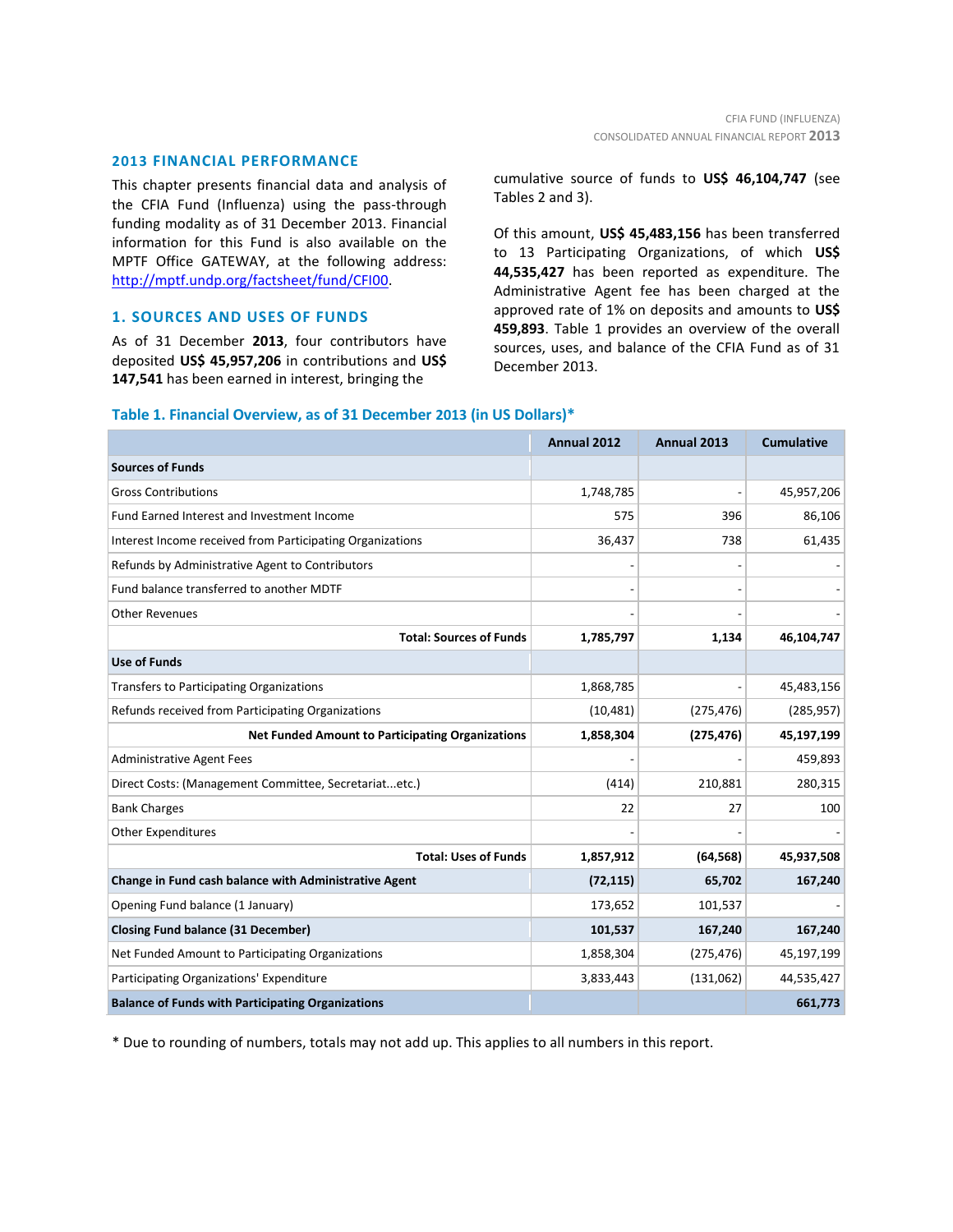# **2. PARTNER CONTRIBUTIONS**

Table 2 provides information on cumulative contributions received from all contributors to this Fund as of 31 December 2013**.**

# **Table 2. Contributors' Deposits, as of 31 December 2013 (in US Dollars)\***

| <b>Contributors</b>                     | <b>Prior Years</b><br>as of 31-Dec-2012 | <b>Current Year</b><br>Jan-Dec-2013 | <b>Total</b> |
|-----------------------------------------|-----------------------------------------|-------------------------------------|--------------|
| AG. ESPANOLA DE COOPERACION INT.        | 580,280                                 |                                     | 580,280      |
| DEPARTMENT FOR INT'L DEVELOPMENT (DFID) | 9,818,560                               | -                                   | 9,818,560    |
| NORWAY, Government of                   | 5,032,462                               |                                     | 5,032,462    |
| SPAIN, Government of                    | 558,040                                 |                                     | 558,040      |
| <b>USAID</b>                            | 29,967,864                              |                                     | 29,967,864   |
| <b>Grand Total</b>                      | 45,957,206                              | -                                   | 45,957,206   |

# **3. INTEREST EARNED**

Interest income is earned in two ways: 1) on the balance of funds held by the Administrative Agent ('Fund earned interest'), and 2) on the balance of funds held by the Participating Organizations ('Agency earned interest') where their Financial Regulations and Rules allow return of interest

to the AA. As of 31 December 2013, Fund earned interest amounts to **US\$ 86,106** and interest received from Participating Organizations amounts to **US\$ 61,435**, bringing the cumulative interest received to **US\$ 147,541**. Details are provided in the table below.

# **Table 3. Sources of Interest and Investment Income, as of 31 December 2013 (in US Dollars)\***

| <b>Interest Earned</b>                     | <b>Prior Years</b><br>as of 31-Dec-2012 | <b>Current Year</b><br>Jan-Dec-2013 | <b>Total</b> |
|--------------------------------------------|-----------------------------------------|-------------------------------------|--------------|
| <b>Administrative Agent</b>                |                                         |                                     |              |
| Fund Earned Interest and Investment Income | 85,710                                  | 396                                 | 86,106       |
| <b>Total: Fund Earned Interest</b>         | 85,710                                  | 396                                 | 86,106       |
| <b>Participating Organization</b>          |                                         |                                     |              |
| <b>ICAO</b>                                | 31,242                                  | 738                                 | 31,980       |
| ILO                                        | 8,092                                   |                                     | 8,092        |
| <b>UNDP</b>                                | 21,151                                  |                                     | 21,151       |
| <b>UNOPS</b>                               | 212                                     |                                     | 212          |
| <b>Total: Agency earned interest</b>       | 60,697                                  | 738                                 | 61,435       |
| <b>Grand Total</b>                         | 146,406                                 | 1,134                               | 147,541      |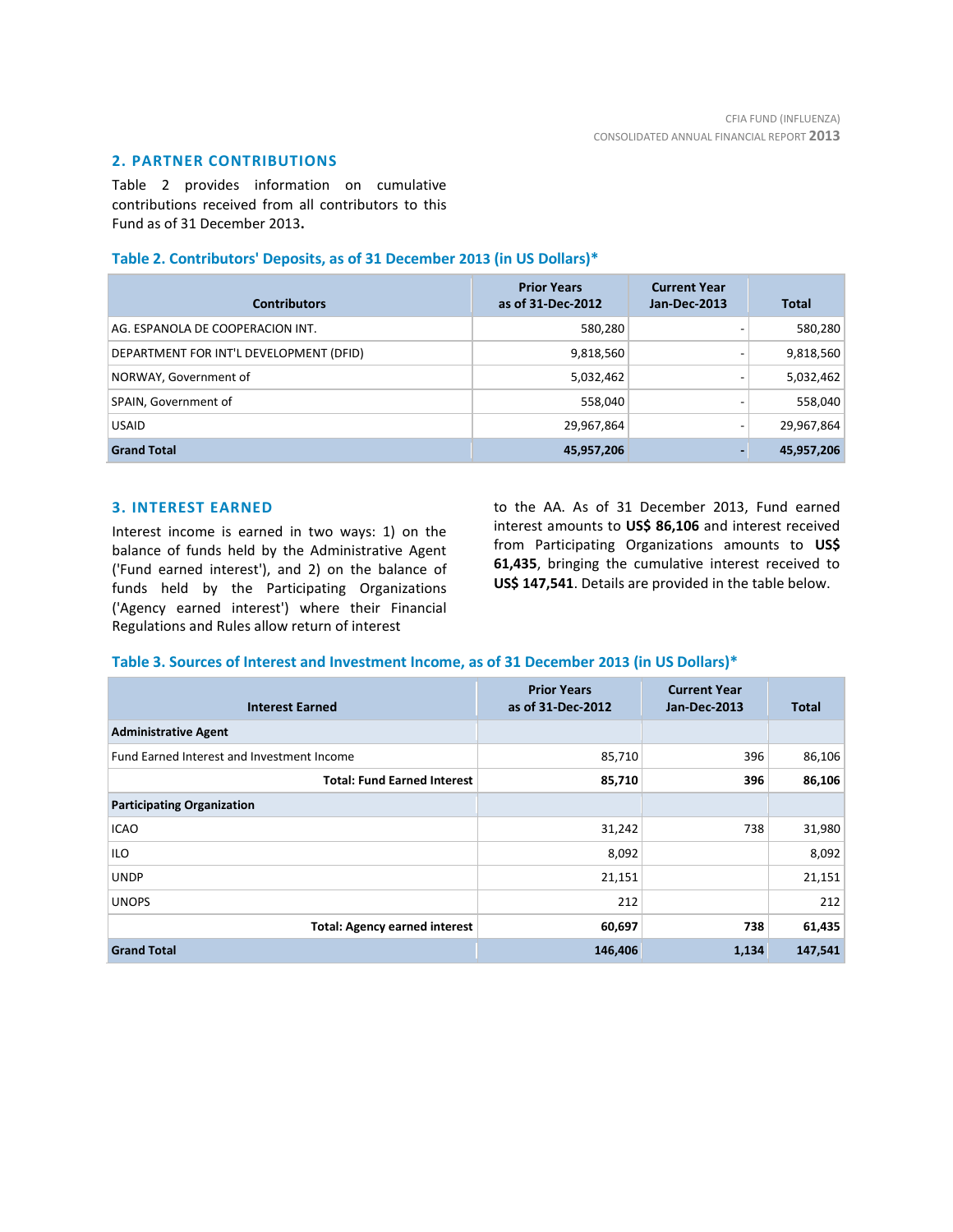# **4. TRANSFER OF FUNDS**

Allocations to Participating Organizations are approved by the Management Committee and disbursed by the Administrative Agent. As of 31 December 2013**,** the AA has transferred **US\$ 45,483,156** to 13 Participating Organizations (see list below).

Table 4 provides additional information on the refunds received by the MPTF Office, and the net funded amount for each of the Participating Organizations.

|                     | Table 4. Transfer, Refund, and Net Funded Amount by Participating Organization, as of 31 December 2013 |  |  |
|---------------------|--------------------------------------------------------------------------------------------------------|--|--|
| (in US Dollars) $*$ |                                                                                                        |  |  |

| Participating      |                  | Prior Years as of 31-Dec-2012 |                   | <b>Current Year Jan-Dec-2013</b> |                |                   | <b>Total</b>     |                |                   |  |
|--------------------|------------------|-------------------------------|-------------------|----------------------------------|----------------|-------------------|------------------|----------------|-------------------|--|
| Organization       | <b>Transfers</b> | <b>Refunds</b>                | <b>Net Funded</b> | <b>Transfers</b>                 | <b>Refunds</b> | <b>Net Funded</b> | <b>Transfers</b> | <b>Refunds</b> | <b>Net Funded</b> |  |
| <b>ICAO</b>        | 1,264,445        |                               | 1,264,445         |                                  | (5,768)        | (5,768)           | 1,264,445        | (5,768)        | 1,258,677         |  |
| ILO                | 1,194,202        | (10, 481)                     | 1,183,721         |                                  |                |                   | 1,194,202        | (10, 481)      | 1,183,721         |  |
| <b>IOM</b>         | 3,774,027        |                               | 3,774,027         |                                  |                |                   | 3,774,027        |                | 3,774,027         |  |
| <b>OCHA</b>        | 5,702,254        |                               | 5,702,254         |                                  | (135, 257)     | (135, 257)        | 5,702,254        | (135, 257)     | 5,566,997         |  |
| PAHO/WHO           | 350,000          |                               | 350,000           |                                  | (13, 623)      | (13, 623)         | 350,000          | (13, 623)      | 336,377           |  |
| <b>UNDP</b>        | 2,036,509        |                               | 2,036,509         |                                  | (95,000)       | (95,000)          | 2,036,509        | (95,000)       | 1,941,509         |  |
| <b>UNHCR</b>       | 7,175,045        |                               | 7,175,045         |                                  |                |                   | 7,175,045        |                | 7,175,045         |  |
| <b>UNICEF</b>      | 7,195,096        |                               | 7,195,096         |                                  | (922)          | (922)             | 7,195,096        | (922)          | 7,194,174         |  |
| <b>UNOPS</b>       | 267,202          |                               | 267,202           |                                  |                |                   | 267,202          |                | 267,202           |  |
| <b>UNRWA</b>       | 99,510           |                               | 99,510            |                                  |                |                   | 99,510           |                | 99,510            |  |
| <b>UNWTO</b>       | 803,810          |                               | 803,810           |                                  |                |                   | 803,810          |                | 803,810           |  |
| <b>WFP</b>         | 14,136,728       |                               | 14,136,728        |                                  |                |                   | 14,136,728       |                | 14,136,728        |  |
| <b>WHO</b>         | 1,484,328        |                               | 1,484,328         |                                  | (24, 905)      | (24, 905)         | 1,484,328        | (24, 905)      | 1,459,423         |  |
| <b>Grand Total</b> | 45,483,156       | (10, 481)                     | 45,472,675        |                                  | (275, 476)     | (275, 476)        | 45,483,156       | (285, 957)     | 45,197,199        |  |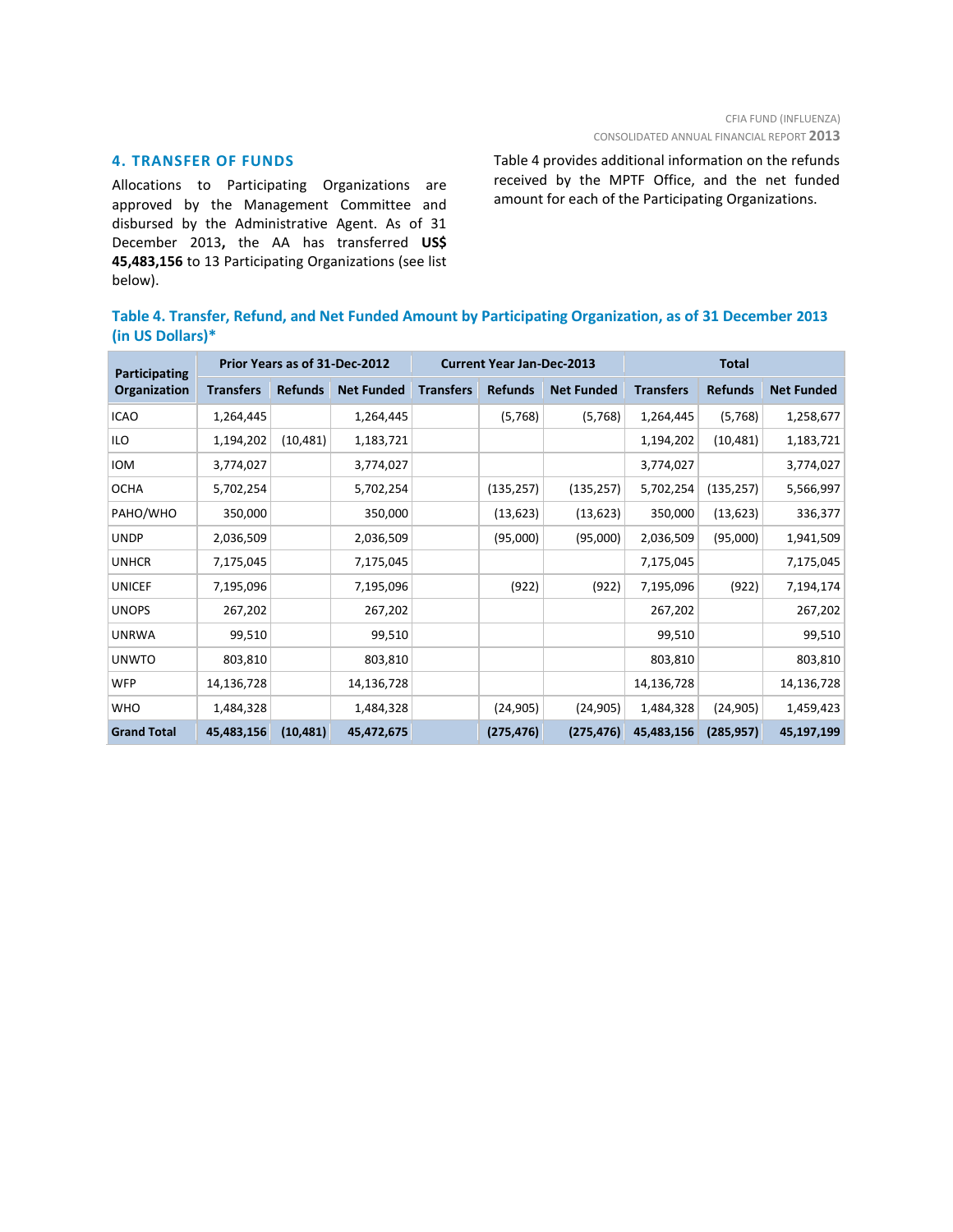# **5. EXPENDITURE AND FINANCIAL DELIVERY RATES**

All final expenditures reported for the year 2013 were submitted by the Headquarters of the Participating Organizations. These were consolidated by the MPTF Office.

# **5.1 EXPENDITURE REPORTED BY PARTICIPATING ORGANIZATION**

As shown in table below, the cumulative net funded amount is **US\$ 45,197,199** and cumulative expenditures reported by the Participating Organizations amount to **US\$ 44,535,427**. This equates to an overall Fund expenditure delivery rate of 99 percent.

# **Table 5. Net Funded Amount, Reported Expenditure, and Financial Delivery by Participating Organization, as of 31 December 2013 (in US Dollars)\***

|                               |                           |                                    | <b>Expenditure</b>                      |                                            |                   |                           |
|-------------------------------|---------------------------|------------------------------------|-----------------------------------------|--------------------------------------------|-------------------|---------------------------|
| Participating<br>Organization | <b>Approved</b><br>Amount | <b>Net Funded</b><br><b>Amount</b> | <b>Prior Years</b><br>as of 31-Dec-2012 | <b>Current Year</b><br><b>Jan-Dec-2013</b> | <b>Cumulative</b> | <b>Delivery Rate</b><br>% |
| <b>ICAO</b>                   | 1,264,445                 | 1,258,677                          | 1,255,863                               |                                            | 1,255,863         | 99.78                     |
| ILO                           | 1,194,202                 | 1,183,721                          | 1,167,656                               |                                            | 1,167,656         | 98.64                     |
| <b>IOM</b>                    | 4,078,977                 | 3,774,027                          | 3,774,027                               |                                            | 3,774,027         | 100.00                    |
| <b>OCHA</b>                   | 6,089,456                 | 5,566,997                          | 5,702,254                               | (135, 257)                                 | 5,566,997         | 100.00                    |
| PAHO/WHO                      | 350,000                   | 336,377                            | 336,377                                 |                                            | 336,377           | 100.00                    |
| <b>UNDP</b>                   | 2,036,509                 | 1,941,509                          | 1,502,470                               | 568                                        | 1,503,038         | 77.42                     |
| <b>UNHCR</b>                  | 7,175,045                 | 7,175,045                          | 7,175,045                               |                                            | 7,175,045         | 100.00                    |
| <b>UNICEF</b>                 | 7,195,096                 | 7,194,174                          | 7,018,978                               | (19, 918)                                  | 6,999,059         | 97.29                     |
| <b>UNOPS</b>                  | 267,202                   | 267,202                            | 267,202                                 |                                            | 267,202           | 100.00                    |
| <b>UNRWA</b>                  | 99,510                    | 99,510                             | 94,494                                  |                                            | 94,494            | 94.96                     |
| <b>UNWTO</b>                  | 803,810                   | 803,810                            | 803,810                                 |                                            | 803,810           | 100.00                    |
| <b>WFP</b>                    | 14,167,364                | 14,136,728                         | 14,119,227                              | 13,208                                     | 14,132,436        | 99.97                     |
| <b>WHO</b>                    | 1,484,328                 | 1,459,423                          | 1,449,086                               | 10,337                                     | 1,459,423         | 100.00                    |
| <b>Grand Total</b>            | 46,205,944                | 45,197,199                         | 44,666,489                              | (131,062)                                  | 44,535,427        | 98.54                     |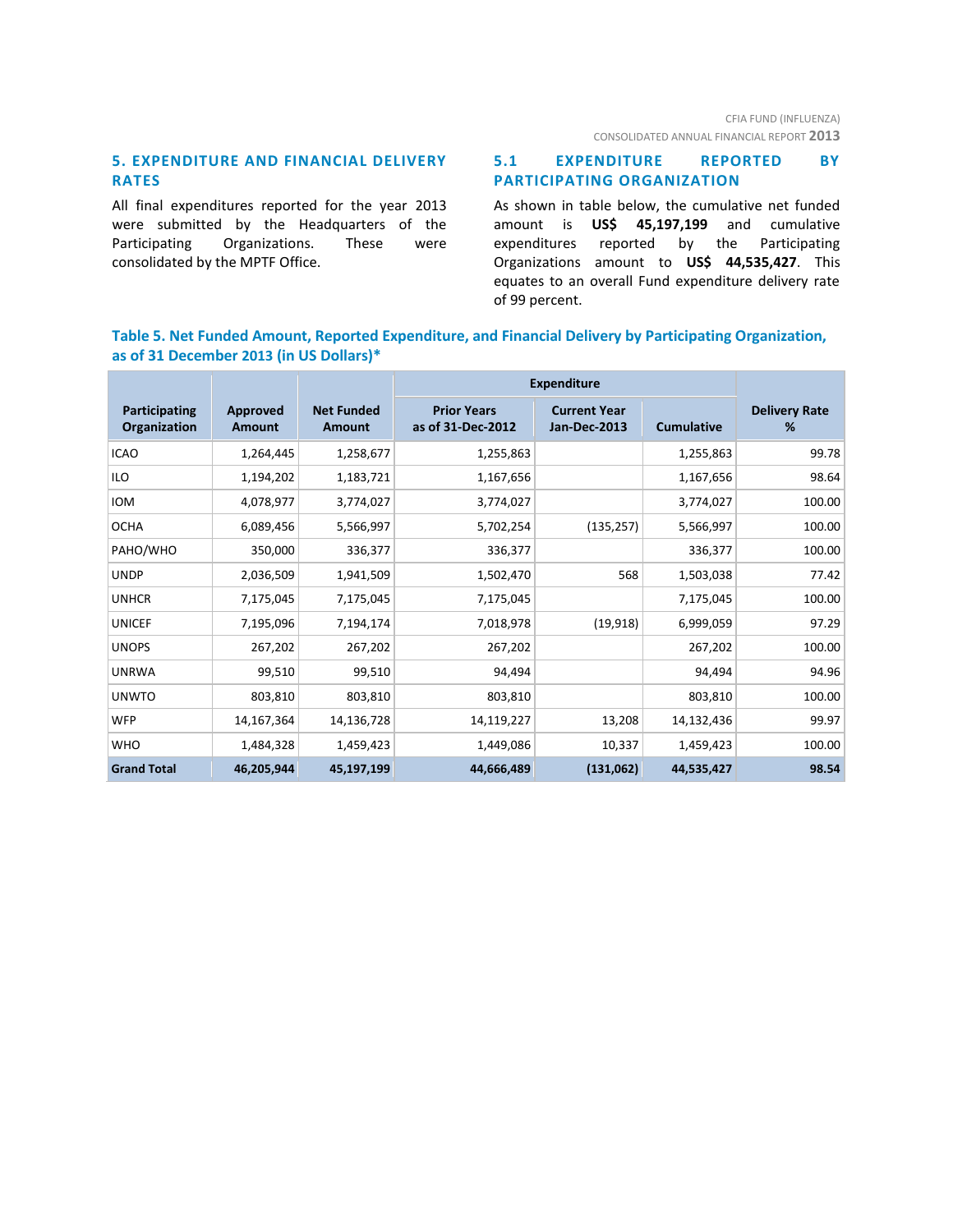# **5.2 EXPENDITURE REPORTED BY CATEGORY**

Project expenditures are incurred and monitored by each Participating Organization and are reported as per the agreed categories for inter-agency harmonized reporting. In 2006 the UN Development Group (UNDG) established six categories against which UN entities must report inter-agency project expenditures. Effective 1 January 2012, the UN Chief Executive Board (CEB) modified these categories as a result of IPSAS adoption to comprise eight categories. All expenditure incurred prior to 1 January 2012 have been reported in the old categories; post 1 January 2012 all expenditure are reported in the new eight categories. The old and new categories are noted to the right.

Table 6 reflects expenditure reported in the UNDG expense categories. Since the Fund has been operational pre and post 1 January 2012, the expenditures are reported using both categories.

# **2012 CEB Expense Categories**

# **2006 UNDG**

- 1. Staff and personnel costs
- 2. Supplies, commodities and materials
- 3. Equipment, vehicles, furniture and depreciation
- 4. Contractual services
- 5. Travel
- 6. Transfers and grants
- 7. General operating expenses
- 8. Indirect costs

| -------                   |  |
|---------------------------|--|
| <b>Expense Categories</b> |  |

- 1. Supplies, commodities, equipment & transport
- 2. Personnel
- 3. Training counterparts
- 4. Contracts
- 5. Other direct costs
- 6. Indirect costs

|                                                      | <b>Expenditure</b>                      |                                            |              |                                                     |
|------------------------------------------------------|-----------------------------------------|--------------------------------------------|--------------|-----------------------------------------------------|
| Category                                             | <b>Prior Years</b><br>as of 31-Dec-2012 | <b>Current Year</b><br><b>Jan-Dec-2013</b> | <b>Total</b> | <b>Percentage of Total</b><br><b>Programme Cost</b> |
| Supplies, Commodities, Equipment and Transport (Old) | 3,871,711                               |                                            | 3,871,711    | 9.38                                                |
| Personnel (Old)                                      | 23,827,390                              |                                            | 23,827,390   | 57.72                                               |
| Training of Counterparts(Old)                        | 1,823,562                               |                                            | 1,823,562    | 4.42                                                |
| Contracts (Old)                                      | 5,744,790                               |                                            | 5,744,790    | 13.92                                               |
| Other direct costs (Old)                             | 2,496,232                               |                                            | 2,496,232    | 6.05                                                |
| Staff & Personnel Cost (New)                         | 1,632,551                               | (1,240,700)                                | 391,852      | 0.95                                                |
| Suppl, Comm, Materials (New)                         | 97,027                                  | (15, 862)                                  | 81,164       | 0.20                                                |
| Equip, Veh, Furn, Depn (New)                         | 56,703                                  | 5,000                                      | 61,703       | 0.15                                                |
| Contractual Services (New)                           | 202,871                                 | (446, 393)                                 | (243, 522)   | (0.59)                                              |
| Travel (New)                                         | 753,486                                 | 627,159                                    | 1,380,646    | 3.34                                                |
| Transfers and Grants (New)                           | 636,782                                 | 950,929                                    | 1,587,711    | 3.85                                                |
| <b>General Operating (New)</b>                       | 262,005                                 | (1,029)                                    | 260,976      | 0.63                                                |
| <b>Programme Costs Total</b>                         | 41,405,110                              | (120, 895)                                 | 41,284,215   | 100.00                                              |
| Indirect Support Costs Total                         | 3,261,379                               | (10, 167)                                  | 3,251,212    | 7.88                                                |

# **Table 6. Expenditure by UNDG Budget Category, as of 31 December 2013 (in US Dollars)\***